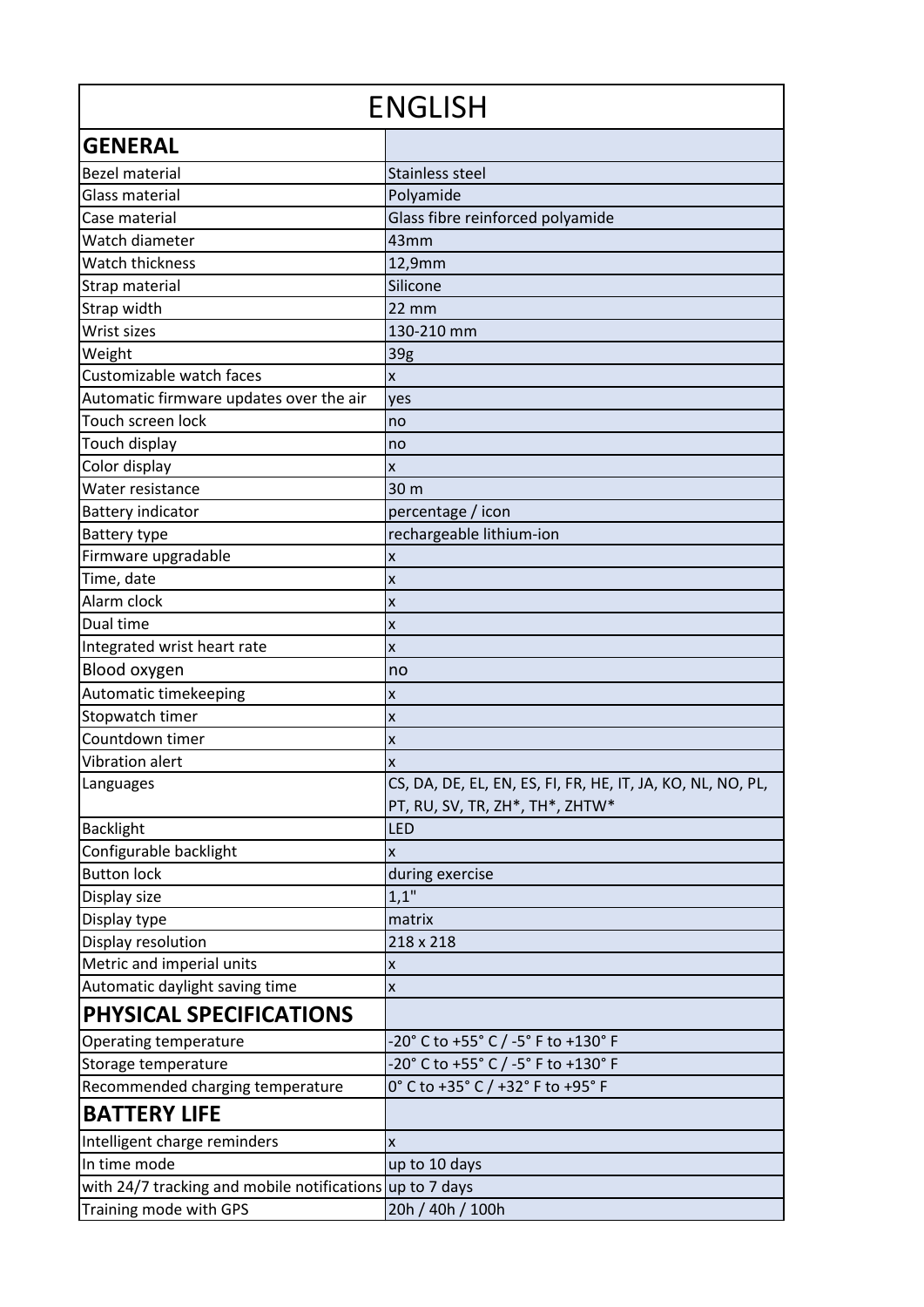| <b>COMPASS</b>                                 |                                                                                      |
|------------------------------------------------|--------------------------------------------------------------------------------------|
| Digital compass                                | no                                                                                   |
| Tilt compensation                              | no                                                                                   |
| <b>Declination correction</b>                  | no                                                                                   |
| Direction scale                                | no                                                                                   |
| Needle                                         | no                                                                                   |
| Compass accuracy                               | no                                                                                   |
| Compass resolution                             | no                                                                                   |
| <b>CONNECTIVITY</b>                            |                                                                                      |
| Connectivity (between devices)                 | Bluetooth                                                                            |
| Compatible with Suunto app                     | x                                                                                    |
| Phone notifications on the watch               | X                                                                                    |
| Music/Media controls on watch                  | X                                                                                    |
| Send predefined answers to incoming mess x     |                                                                                      |
|                                                | Compatible with online sports communities Strava, Training Peaks, Endomondo and more |
| Watch software updates from cloud              | X                                                                                    |
| Automatic over the air software updates        | ves                                                                                  |
| Smartphone compatibility                       | Most common models supported                                                         |
| <b>ACTIVITY TRACKING</b>                       |                                                                                      |
| Step counter                                   | X                                                                                    |
| Calories burned                                | X                                                                                    |
| <b>Activity targets</b>                        | Steps, Calories                                                                      |
| Activity history                               | X                                                                                    |
| Calorie burn rate and heart rate during dailyx |                                                                                      |
| Daily minimum heartrate tracking               | X                                                                                    |
| <b>SLEEP TRACKING</b>                          |                                                                                      |
| Sleep duration                                 | Duration, average hr, sleep quality                                                  |
| <b>Bed times</b>                               | X                                                                                    |
| Time awake                                     | X                                                                                    |
| Deep sleep                                     | x                                                                                    |
| Sleep quality                                  | X                                                                                    |
| <b>STRESS AND RECOVERY</b>                     |                                                                                      |
| Daily resource level                           | X                                                                                    |
| Stress and recovery status                     | X                                                                                    |
| <b>GPS TRACKING &amp; NAVIGATION</b>           |                                                                                      |
| Satellite systems                              | GPS, GLONASS, GALILEO, QZSS, BEIDOU                                                  |
| Intelligent battery modes                      | Performance, Endurance, Tour, Custom                                                 |
| GPS recording rate                             | BEST, GOOD, LOW                                                                      |
| Waypoint and visual route navigation           | X                                                                                    |
| Zoom levels in navigation                      | X                                                                                    |
| Auto zoom based on route shape                 | X                                                                                    |
| Breadcrumb trail in real time                  | X                                                                                    |
| Route planning with altitude profile           | X                                                                                    |
| Outdoor terrain and satellite maps             | X                                                                                    |
| Global heatmaps for 20 sports                  | X                                                                                    |
| Route planning with heatmaps                   | X                                                                                    |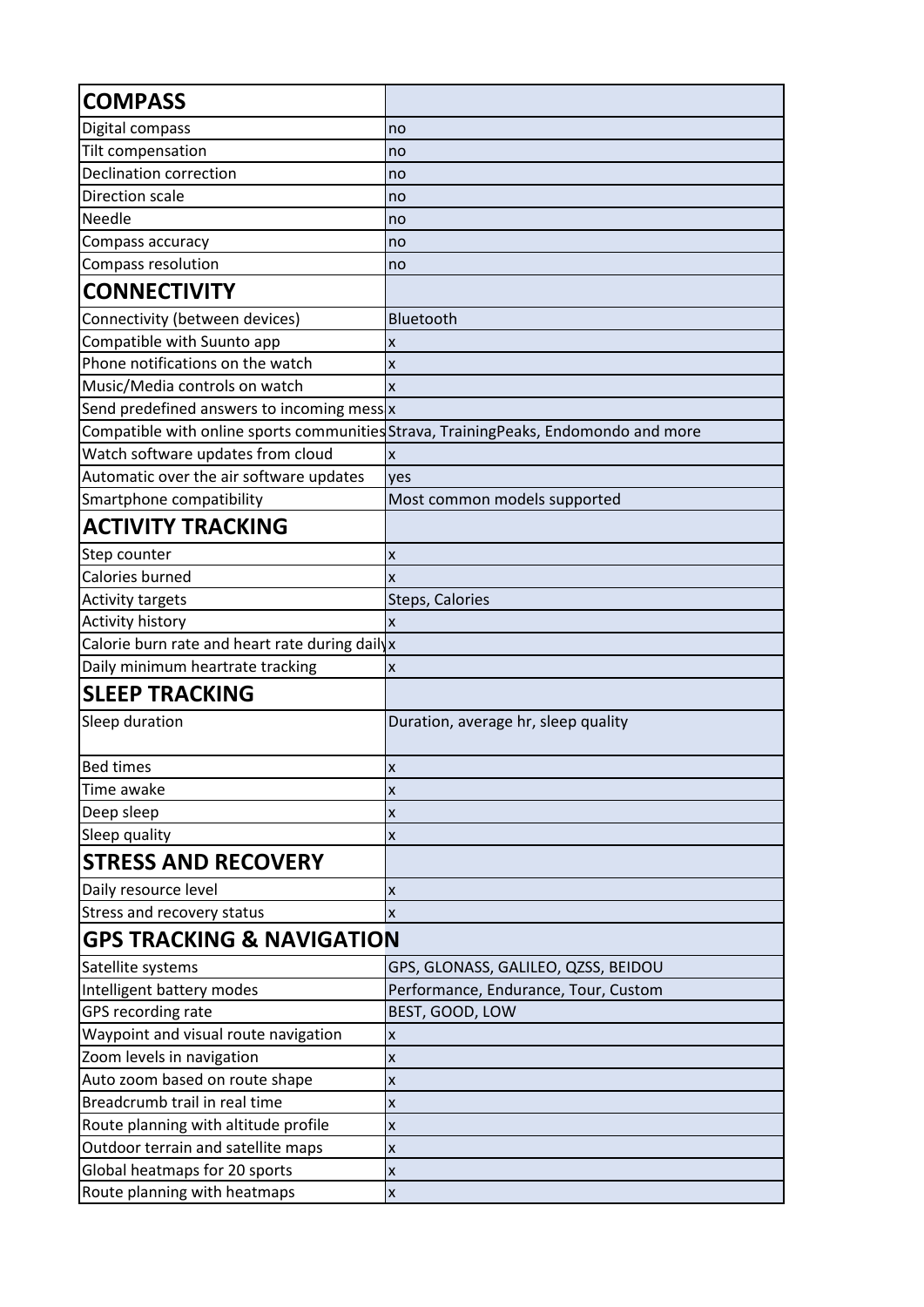| Personal route library synced to watch                | X                         |
|-------------------------------------------------------|---------------------------|
| Snap to route                                         | X                         |
| Point of interest (POI) navigation                    | X                         |
| ETA (estimated time of arrival)                       | X                         |
| GPS track analysis                                    | X                         |
| Track logging, viewing and sharing                    | X                         |
| <b>ALTIMETER</b>                                      |                           |
| Barometric altitude                                   | no                        |
| <b>GPS altitude</b>                                   | X                         |
| Combined GPS and barometric altitude (Fusno           |                           |
| Altitude in daily mode                                | no                        |
| Altitude acclimation with blood oxygen                | no                        |
| Total ascent/descent                                  | X                         |
| Vertical speed                                        | X                         |
| Automatic alti/baro profile                           | no                        |
| Log recording rate                                    | 1 <sub>s</sub>            |
| Resolution                                            | 1 <sub>m</sub>            |
| Range                                                 | -500 - 9999 m             |
| <b>WEATHER</b>                                        |                           |
| Sunrise/sunset times                                  | X                         |
| Storm alarm                                           | no                        |
| Sea level pressure                                    | no                        |
| Automatic alti/baro profile                           | no                        |
| Temperature                                           | no                        |
| Temperature display range                             | no                        |
| Temperature resolution                                | no                        |
| Pressure resolution                                   | no                        |
| Move altitude graph in Move summary $\vert x \vert$   |                           |
| <b>ADAPTIVE TRAINING GUIDANCE</b>                     |                           |
| Intensity and duration based real-time $\frac{1}{4}x$ |                           |
| Automatic 7-day training plan to improyx              |                           |
| <b>INTERVAL TRAINING</b>                              |                           |
| Setup intervals in watch                              | X                         |
| Interval guidance during training                     | X                         |
| <b>HEART RATE</b>                                     |                           |
| Heartrate measured from wrist                         | X                         |
| Heartrate belt compatibility                          | <b>Bluetooth HR belts</b> |
| RR interval                                           | with Suunto Smart Sensor  |
| Heart rate in beats per minute                        | X                         |
| Records heart rate in swimming                        | with Suunto Smart Sensor  |
| Heart rate graph in real time                         | X                         |
| Real-time average heart rate                          | X                         |
| Calories                                              | X                         |
| Peak Training Effect                                  | X                         |
| Recovery time                                         | X                         |
| Personal heart rate zones                             | X                         |
| Fitness level (VO2Max)                                | X                         |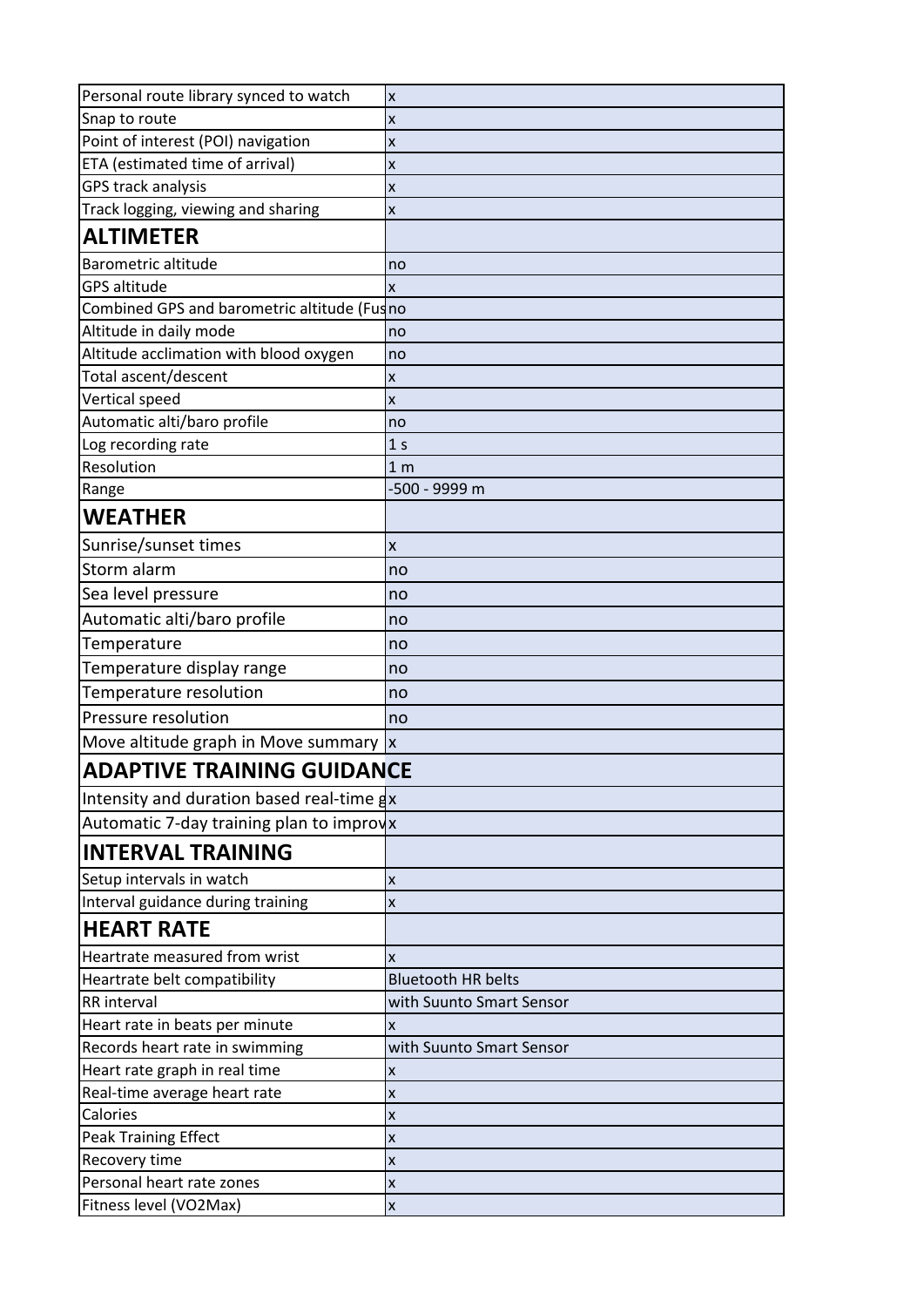| <b>SPEED AND DISTANCE</b>                                      |                               |
|----------------------------------------------------------------|-------------------------------|
| Cadence based speed and distance                               | X                             |
| GPS speed and distance                                         | X                             |
| Chrono                                                         | X                             |
| Foot POD support                                               | <b>Bluetooth Foot Pods</b>    |
| Autolaps                                                       | X                             |
| Manual laps                                                    | X                             |
| Analysis of pace, speed graphs and tracks olx                  |                               |
| <b>TRAINING RECOVERY</b>                                       |                               |
| Training based recovery time                                   | X                             |
| Recovery time daily view in watch                              | X                             |
| Feeling stored in watch after training                         | X                             |
| <b>TRAINING LOAD</b>                                           |                               |
| Logbook with Move details                                      | X                             |
| Move summary with lap details                                  | X                             |
| Training load with totals by sport                             | X                             |
| Training logbook for long term overviews                       | X                             |
| <b>SHARE AND RELIVE</b>                                        |                               |
| Move sharing to social media                                   | X                             |
| Move rating and commenting                                     | X                             |
| Follow other members and get feedback viax                     |                               |
| <b>SWIMMING</b>                                                |                               |
| Pool swim pace and distance                                    | X                             |
| Openwater swim distance                                        | X                             |
| Records heart rate in swimming                                 | X                             |
| Swimming time by pool length, lap, total                       | $\overline{\mathsf{x}}$       |
| Swimming stroke rate, count and type                           | X                             |
| Stroke efficiency (SWOLF)                                      | X                             |
| Automatic intervals                                            | X                             |
| Interval laptable                                              | X                             |
| <b>CYCLING</b>                                                 |                               |
| Cycling speed                                                  | X                             |
| Average speed in real time                                     | X                             |
| Bike POD with speed/cadence support                            | <b>Bluetooth Bike Pods</b>    |
| Bike power meter support                                       | <b>Bluetooth Power meters</b> |
| Bike Power (W), average and maximum (wi Bluetooth Power meters |                               |
| Bike Lap and Lap Maximum Power (with polx                      |                               |
| Real-time lap table with avg HR, avg power $\mathbf{x}$        |                               |
| Interval guidance with power/speed/heartrx                     |                               |
| <b>RUNNING</b>                                                 |                               |
| Running pace                                                   | X                             |
| Suunto FusedSpeed™                                             | X                             |
| Suunto FusedTrack™                                             | no                            |
| Snap to route                                                  | X                             |
| Running power with Stryd sensor                                | X                             |
| SuuntoPlus <sup>™</sup> Ghost runner                           | X                             |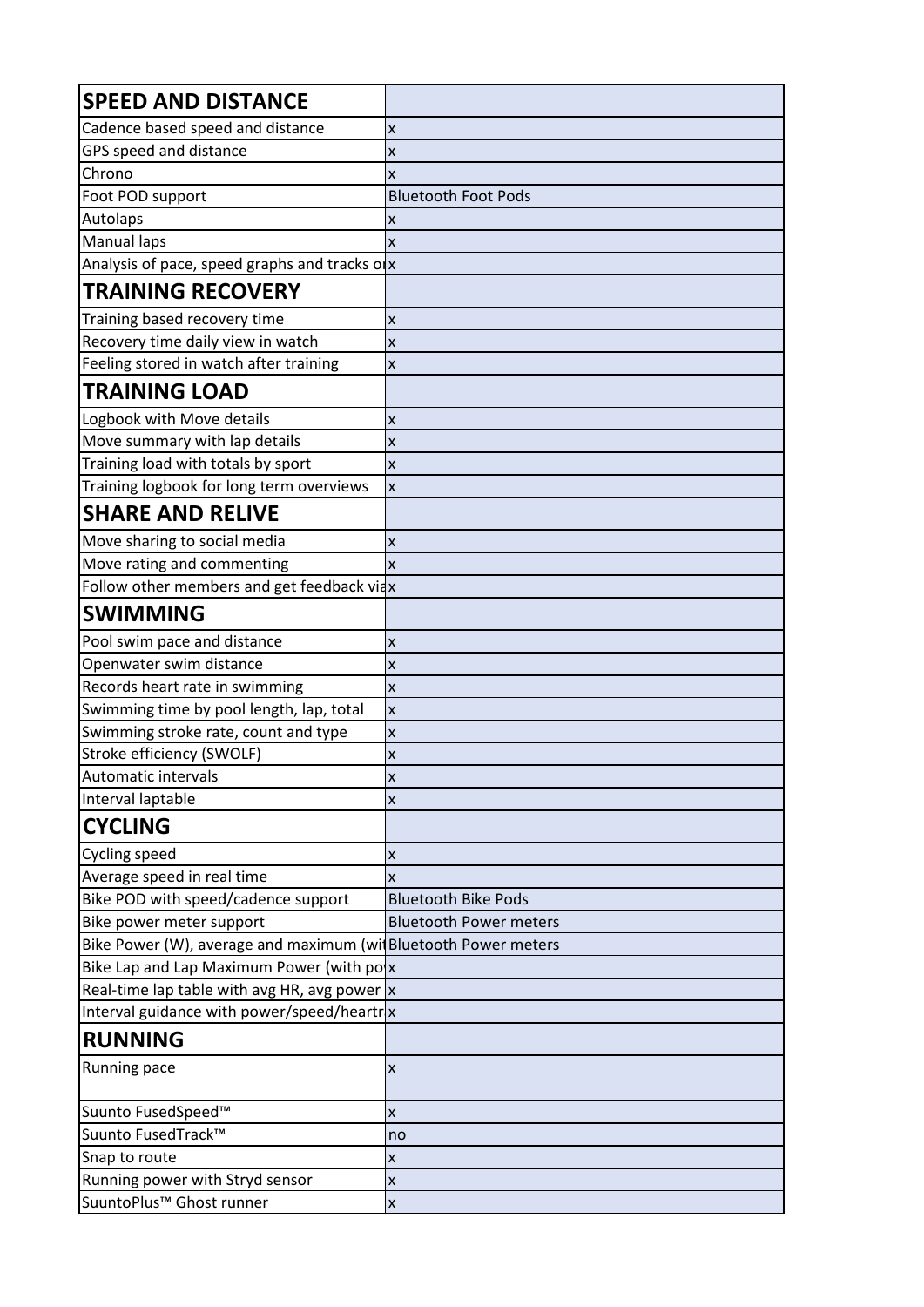| Foot POD calibration                               | automatic                  |
|----------------------------------------------------|----------------------------|
| Lap table in watch and Suunto app                  | X                          |
| Average, max, lap pace in real time                | x                          |
| Interval guidance with running pace/heartron watch |                            |
| <b>MULTISPORT</b>                                  |                            |
| Change sport mode during exercise                  | X                          |
| Preconfigured multisport modes                     | X                          |
| Post-analysis of multisport exercise by spor x     |                            |
| Multisport exercise summary on watch               | $\pmb{\mathsf{x}}$         |
| <b>SPORT MODES</b>                                 |                            |
| Customizable sport modes and displays              | $\pmb{\mathsf{x}}$         |
| Graph displays in sport modes                      | $\pmb{\mathsf{x}}$         |
| Pre-installed sport modes on watch                 | > 80                       |
| SuuntoPlus™                                        | X                          |
|                                                    |                            |
|                                                    | Correr                     |
|                                                    | Trail                      |
|                                                    | Correr en cinta            |
|                                                    | Piscina                    |
|                                                    | Natación en aguas abiertas |
|                                                    | Caminar                    |
|                                                    | Triatlón                   |
|                                                    | Orientación                |
|                                                    | Montañismo                 |
|                                                    | Esquí de travesia          |
| <b>SUITABLE FOR SPORTS</b>                         | Esquí alpino               |
|                                                    | Snowboard                  |
|                                                    | <b>Telemark</b>            |
|                                                    | Entrenamiento con pesas    |
|                                                    | Circuito                   |
|                                                    | Crossfit                   |
|                                                    | Ciclismo                   |
|                                                    | Ciclismo indoor            |
|                                                    | Bicicleta de montaña       |
|                                                    | <b>Hiking</b>              |
|                                                    | <b>Trekking</b>            |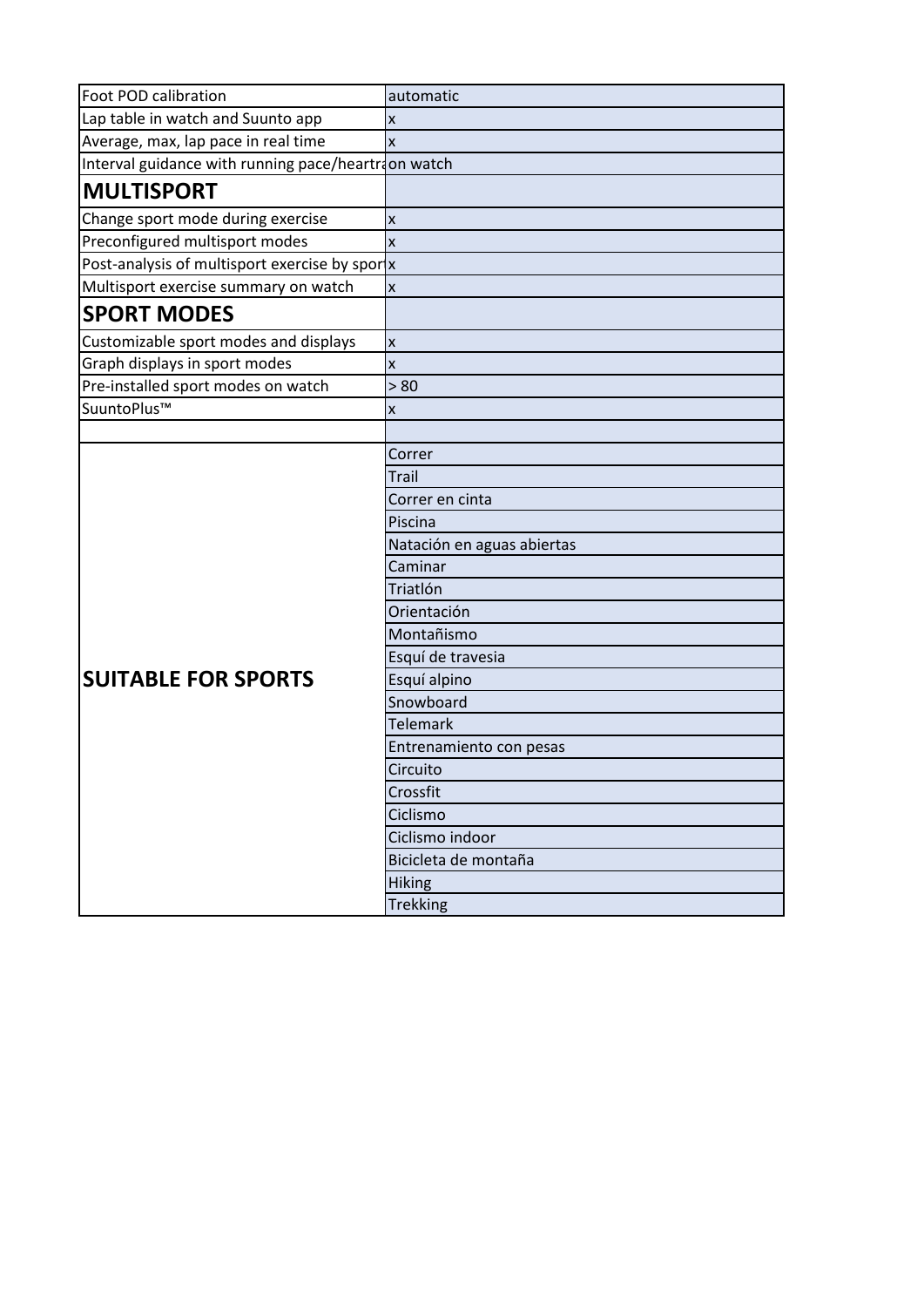# SPAN

| <b>GENERAL</b>                                        |
|-------------------------------------------------------|
| Material del bisel                                    |
| Material de la lente                                  |
| Material de la carcasa                                |
| Diametro del reloj                                    |
| Grosor del reloj                                      |
| Material de la correa                                 |
| Ancho de la correa                                    |
| Tallas de muñeca                                      |
| Peso                                                  |
| Esferas de reloj personalizables                      |
| Actualizaciones automáticas inalámbricas del firmware |
| Bloqueo de pantalla táctil                            |
| Pantalla táctil                                       |
| Pantalla de color                                     |
| Sumergibilidad                                        |
| Indicador de batería                                  |
| Tipo de pila                                          |
| Firmware actualizable                                 |
| Hora, fecha                                           |
| Despertador                                           |
| Hora dual                                             |
| Frecuencia cardíaca desde muñeca                      |
| Oxigeno en sangre                                     |
| Control de hora automático                            |
| Cronómetro                                            |
| Temporizador de cuenta atrás                          |
| Alerta mediante vibración                             |
| Idiomas                                               |
| Luz de fondo                                          |
| Luz de fondo configurable                             |
| Bloqueo de botones                                    |
| Tamaño de pantalla                                    |
| Tipo de pantalla                                      |
| Resolución de pantalla                                |
| Unidades métricas e imperiales                        |
| Control de hora automático                            |
| <b>ESPECIFICACIONES FÍSICAS</b>                       |
| Temperatura de funcionamiento                         |
| Temperatura de almacenamiento                         |
| Temperatura de carga recomendada                      |
| <b>DURACIÓN DE LA BATERÍA</b>                         |
| Recordatorios de carga inteligentes                   |
| En modo hora                                          |
| Con seguimiento 24/7 y notificaciones móviles         |
| Modo de entrenamiento con GPS                         |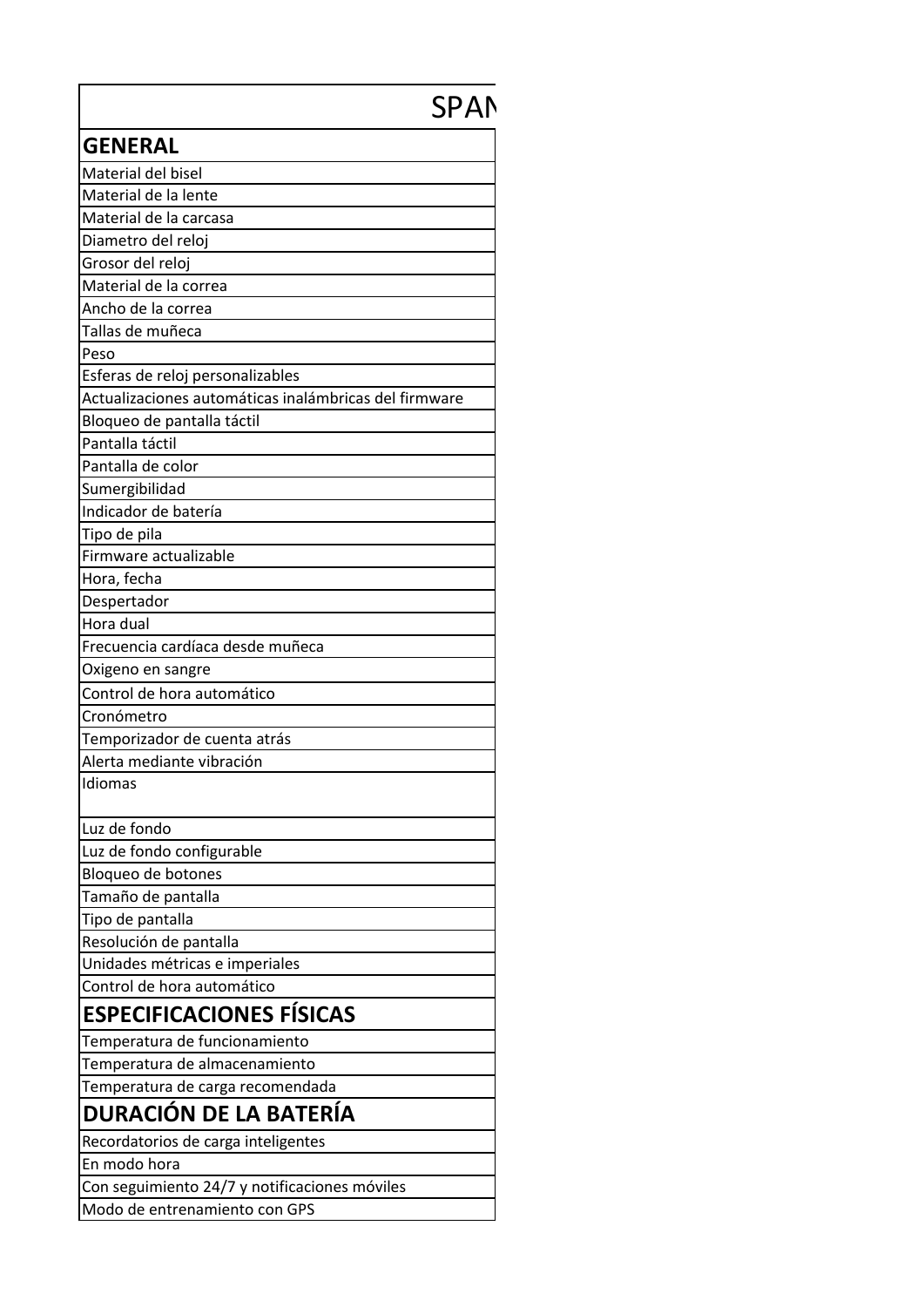| <b>BRÚJULA</b>                                              |
|-------------------------------------------------------------|
| Brújula digital                                             |
| Compensación de inclinación                                 |
| Corrección de la declinación                                |
| Escala de dirección                                         |
| Aguja                                                       |
| Exactitud de la brújula                                     |
| Resolución de brújula                                       |
| <b>CONECTIVIDAD</b>                                         |
| Conectividad (entre dispositivos)                           |
| Compatible con la Suunto app                                |
| Notificaciones del teléfono en el reloj                     |
| Controles multimedia en el reloj (musica)                   |
| Envía desde el reloj respuestas predefinidas a los mensajes |
| Compatible con las comunidades deportivas en línea          |
| Actualizaciones del software del reloj desde la nube        |
| Automatic over the air software updates                     |
| Compatibilidad con smartphone                               |
| <b>SEGUIMIENTO DE LA ACTIVIDAD</b>                          |
| Contador de pasos                                           |
| Calorías quemadas                                           |
| Objetivos de actividad                                      |
| Historial de actividad                                      |
| Calorías quemadas y frecuencia cardíaca durante las activid |
| Seguimiento de la frecuencia cardíaca diaria mínima         |
| <b>SEGUIMIENTO DEL SUEÑO</b>                                |
|                                                             |
| Duración del sueño                                          |
| Hora de acostarse                                           |
| Tiempo despierto                                            |
| Sueño profundo                                              |
| Calidad del sueño                                           |
| <b>ESTRÉS Y RECUPERACIÓN</b>                                |
| Nivel de recursos diario                                    |
| Estado de estrés y recuperación                             |
| SEGUIMIENTO Y NAVEGACIÓN POR GPS                            |
|                                                             |
| Sistemas de satélite                                        |
| Modos de batería inteligente                                |
| Frecuencia de grabación GPS                                 |
| Navegación por puntos de referencia y rutas visuales        |
| Zoom levels in navigation                                   |
| Auto zoom based on route shape                              |
| Breadcrumb trail in real time                               |
| Route planning with altitude profile                        |
| Outdoor terrain and satellite maps                          |
| Global heatmaps for 20 sports                               |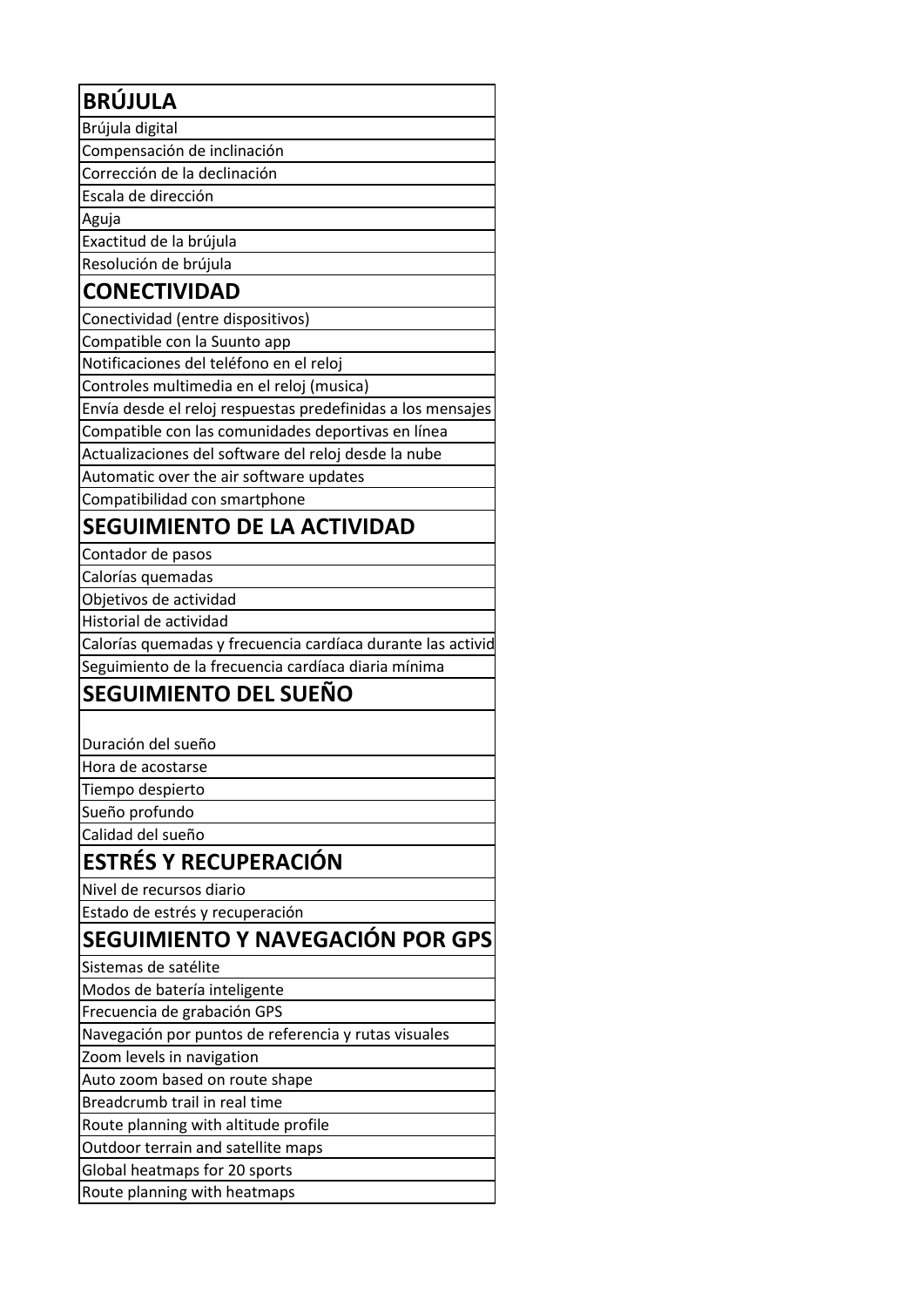| Snap to route                                                                                                   |
|-----------------------------------------------------------------------------------------------------------------|
| Point of interest (POI) navigation                                                                              |
| ETA (estimated time of arrival)                                                                                 |
| GPS track analysis                                                                                              |
| Track logging, viewing and sharing                                                                              |
| <b>ALTÍMETRO</b>                                                                                                |
| Altitud de GPS                                                                                                  |
| <b>GPS altitude</b>                                                                                             |
| Combined GPS and barometric altitude (FusedAlti™)                                                               |
| Altitude in daily mode                                                                                          |
| Altitude acclimation with blood oxygen                                                                          |
| Ascenso/descenso total                                                                                          |
| <b>Velocidad vertical</b>                                                                                       |
| Automatic alti/baro profile                                                                                     |
| Frecuencia de grabación de registros                                                                            |
| Resolución                                                                                                      |
| Intervalo                                                                                                       |
| <b>METEOROLOGÍA</b>                                                                                             |
| Hora de amanecer/puesta de sol                                                                                  |
| Alarma de tormenta                                                                                              |
| Presión a nivel del mar                                                                                         |
| Perfil automático alti/baro                                                                                     |
| Temperatura                                                                                                     |
| Temperature display range                                                                                       |
| Resolución de temperatura                                                                                       |
| Resolución de presión                                                                                           |
|                                                                                                                 |
|                                                                                                                 |
| Gráfica de altitud visible en el resumen de ejercicios                                                          |
| <b>GUIAS DE ENTRENAMIENTO PERSONALI;</b>                                                                        |
| Orientación en tiempo real basada en la intensidad y la<br>Plan de entrenamiento automático de 7 días para mejo |
| <b>ENTRENAMIENTO CON INTERVALOS</b>                                                                             |
| <b>Establecer intervalos</b>                                                                                    |
|                                                                                                                 |
| Guía de intervalos durante el entrenamiento                                                                     |
| <b>HEART RATE</b>                                                                                               |
| Medición de frecuencia cardíaca desde la muñeca                                                                 |
| Compatibilidad con cinturón de frecuencia cardíaca                                                              |
| Intervalo RR                                                                                                    |
| Frecuencia cardíaca en latidos por minuto                                                                       |
| Registra la frecuencia cardíaca al nadar                                                                        |
| Gráfica de frecuencia cardíaca en tiempo real                                                                   |
| Frecuencia cardíaca media en tiempo real                                                                        |
| Calorías                                                                                                        |
| <b>Peak Training Effect</b>                                                                                     |
| Tiempo de recuperación                                                                                          |
| Zonas personales de frecuencia cardíaca<br>Nivel de forma física (VO2máx)                                       |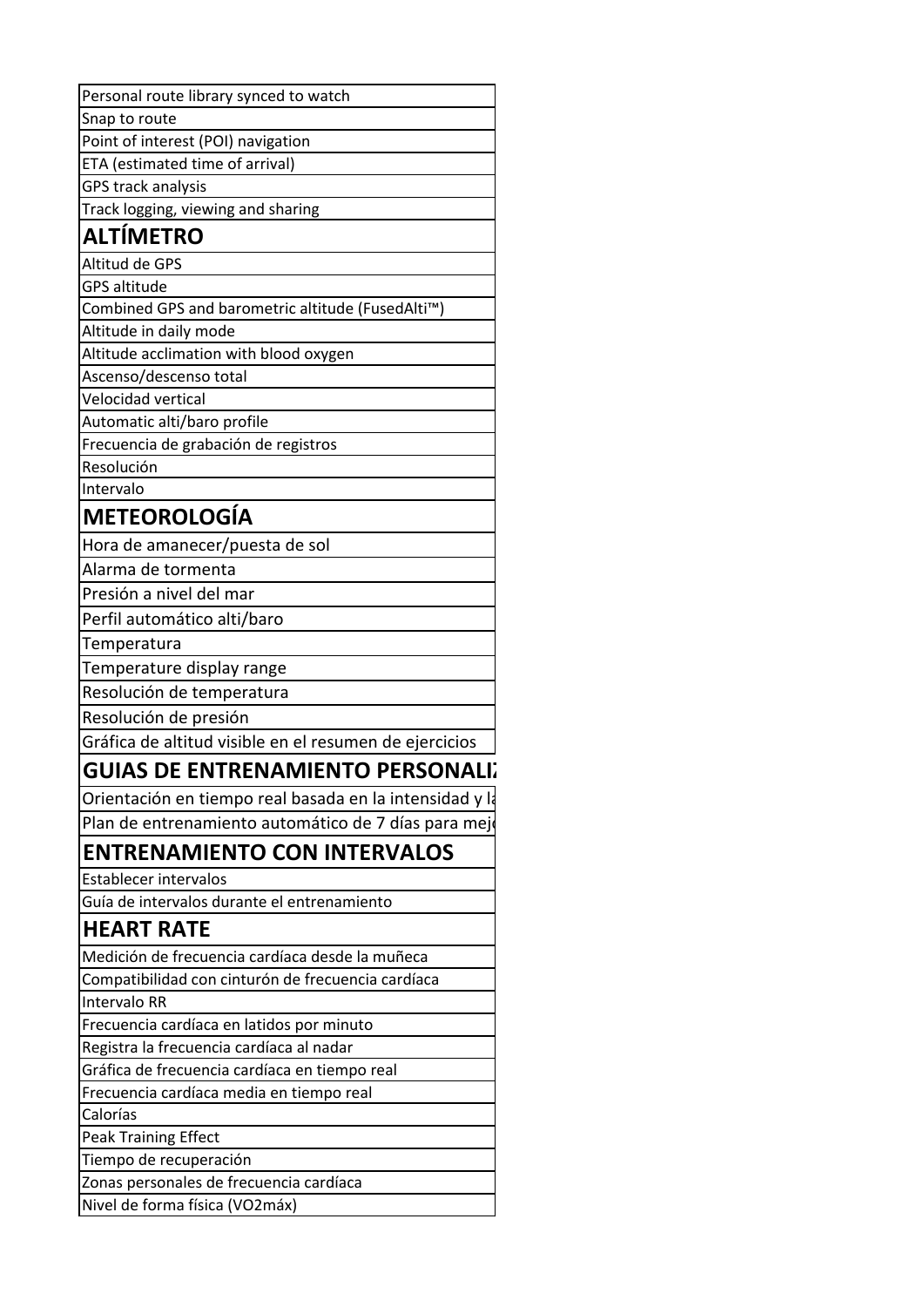### **VELOCIDAD Y DISTANCIA**

Velocidad y distancia basadas en cadencia

Velocidad y distancia de GPS

Cronómetro

Compatible con Foot POD

Autolaps

Vueltas manuales

Análisis de ritmo, gráficos de velocidad y senderos en el mapa

#### **RECUPERACIÓN DE ENTRENAMIENTO**

Tiempo de recuperación según entrenamiento

Vista diaria de tiempo de recuperación

Tras el entrenamiento, el reloj guarda información sobre có

## **CARGA DE ENTRENAMIENTO**

Diario con datos de los ejercicios

Resumen de ejercicios con datos de vueltas Carga de entrenamiento con totales por deporte

Diario de entrenamiento para resúmenes a largo plazo

#### **COMPARTE Y REVIVE**

Compartir ejercicios en las redes sociales

Puntuación y comentarios de los ejercicios

Sigue a otros miembros y obtén feedback mediante stream

## **NATACIÓN**

Ritmo y distancia de natación en piscina

Ritmo y distancia de natación en aguas abiertas

Registra la frecuencia cardíaca al nadar

Tiempo de natación por largo de piscina, vueltas, total

Frecuencia de brazada en natación, cuenta y tipo

Eficiencia de brazada (SWOLF)

Intervalos automáticos

Tabla de vueltas de intervalos

#### **CICLISMO**

Velocidad de ciclismo

Velocidad media en tiempo real

Bike POD con soporte de velocidad/cadencia

Soporte de medición de Bike Power

Potencia de bicicleta (W), media y máxima (con sensor de potencia) Vuelta de bicicleta y potencia máxima de vuelta (con senso Tabla de vueltas en tiempo real con FC media, potencia me

Guía de intervalos con potencia/velocidad/frecuencia cardí

#### **CARRERA**

Ritmo de carrera

Suunto FusedSpeed™

Suunto FusedTrack™

Snap to route (ajuste de ruta)

Potencia de carrera con sensor Stryd

SuuntoPlus™ Ghost runner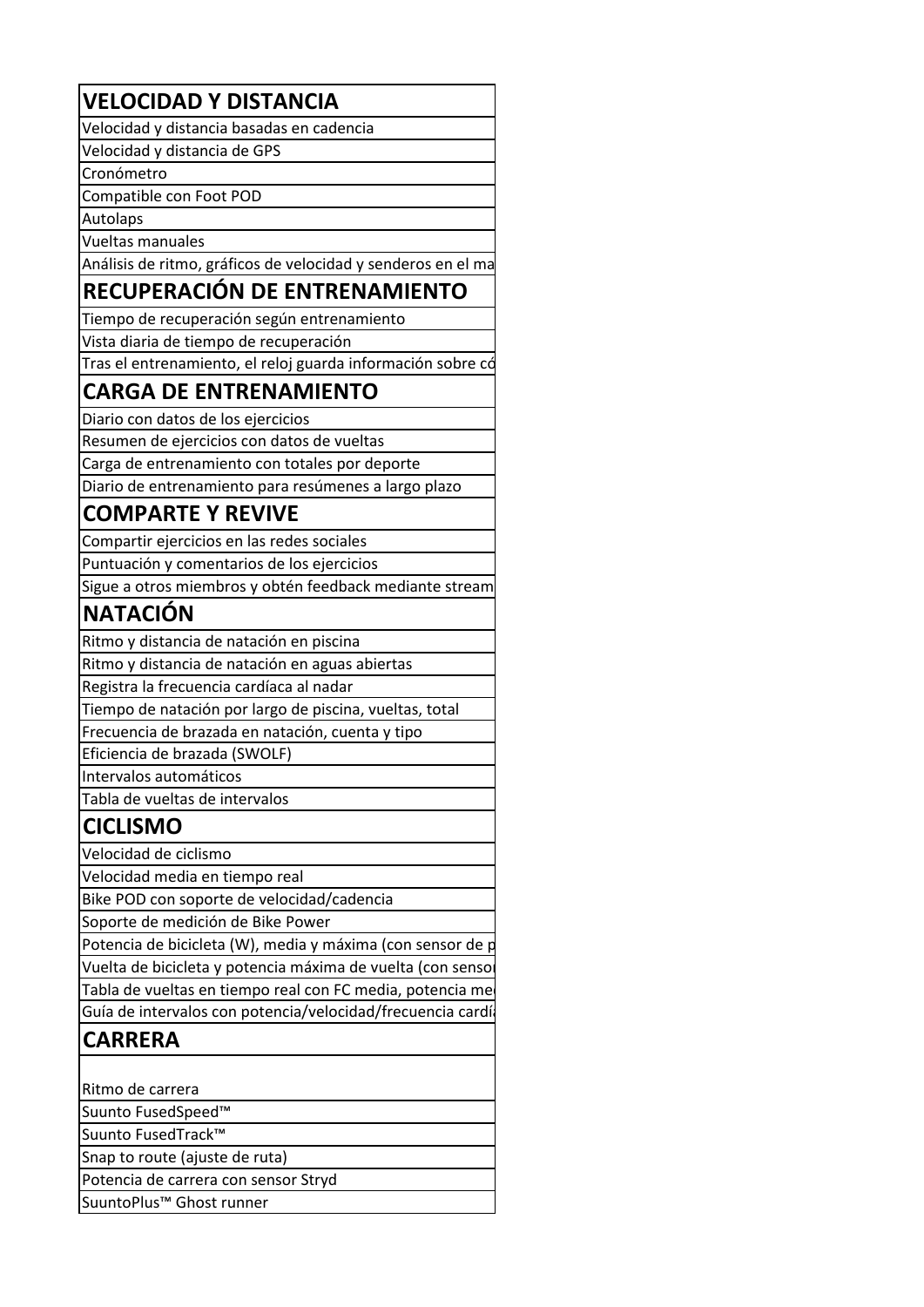Calibración de Foot POD

Comparación de vuletas en reloj y en Suunto app

Ritmo de vuelta medio y máx. en tiempo real

Guía de intervalos con ritmo/frecuencia cardíaca/distancia

#### **MULTISPORT**

Cambio de modo de deporte durante el ejercicio 

Modos multidisciplinarios preconfigurados

Análisis posterior de ejercicio multidisciplinario por deporte Resumen de ejercicios multidisciplinarios en el reloj

## **MODOS DE DEPORTE**

Modos de deporte y pantallas personalizables

Pantallas gráficas en modos de deporte

Modos de deporte preinstalados en el reloj

SuuntoPlus™

#### **DEPORTES COMPATIBLES**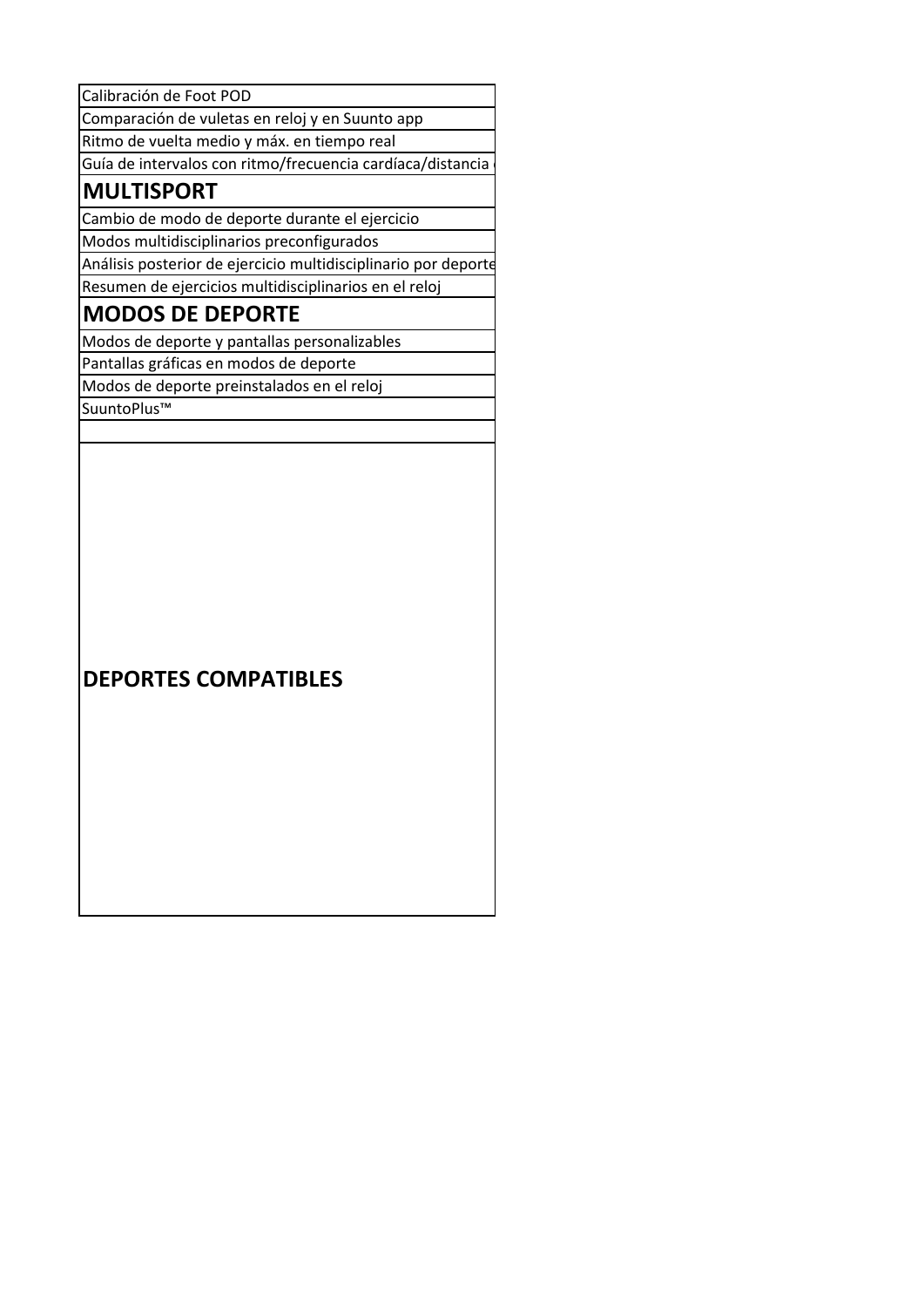#### Acero inoxidable Poliamida Fibra de vidrio reforzada con poliamida 43mm 12,9mm **Silicona** 22 mm 130-210 mm 39g x Si No No x 30 m porcentaje/icono Recargable de iones de litio x x x x x no x x x x CS, DA, DE, EL, EN, ES, FI, FR, HE, IT, JA, KO, NL, NO, PL, PT, RU, SV, TR, ZH\*, TH\*, ZHTW\* LED x durante el ejercicio  $1,1"$  matricial 218 x 218 x x -20° C to +55° C / -5° F to +130° F -20° C to +55° C / -5° F to +130° F 0° C to +35° C / +32° F to +95° F x hasta 10 días hasta 7 días 20h / 40h / 100h JISH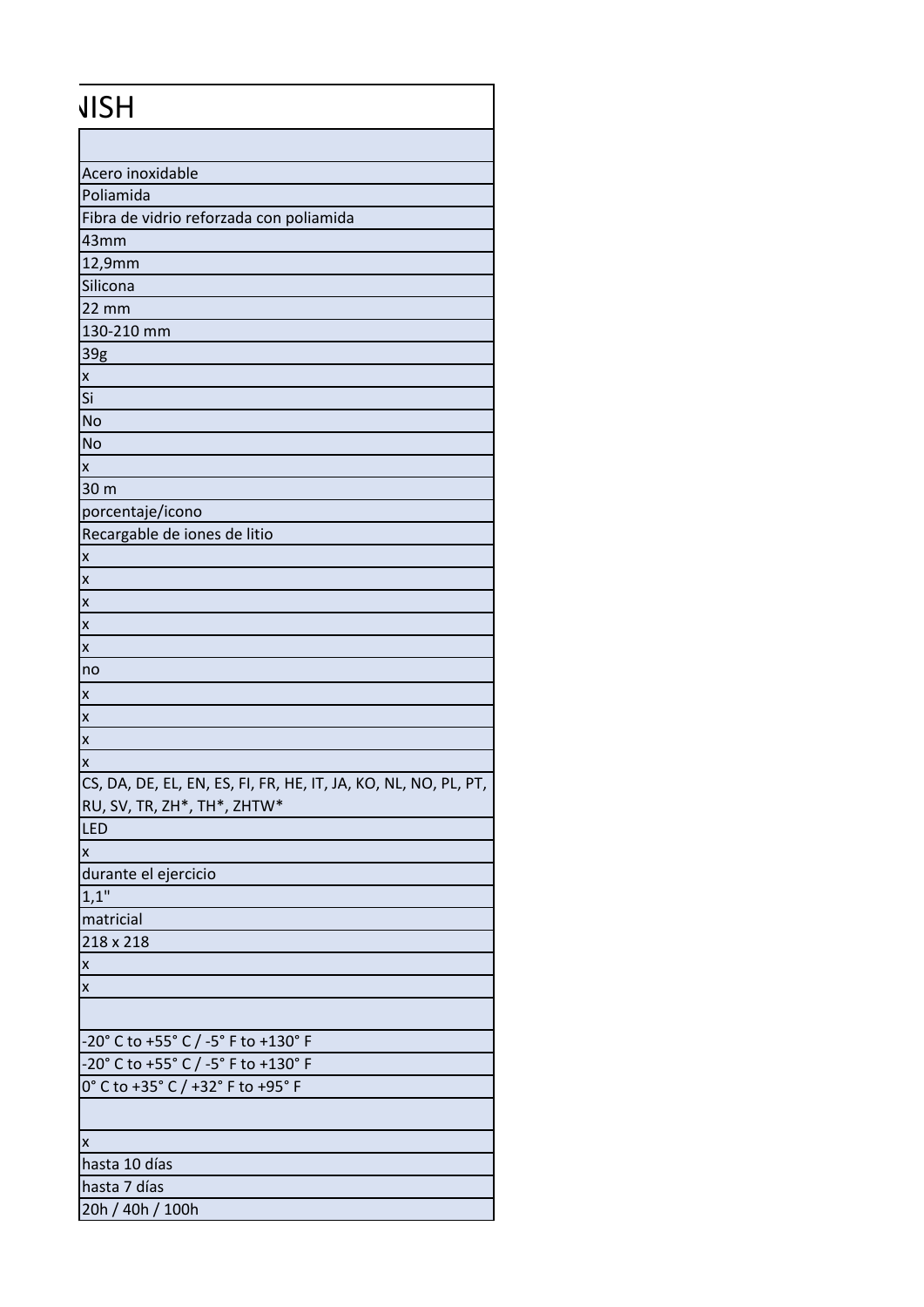| no                                              |
|-------------------------------------------------|
| no                                              |
| no                                              |
| no                                              |
| no                                              |
| no                                              |
| no                                              |
|                                                 |
| Bluetooth                                       |
| X                                               |
| X                                               |
| X                                               |
| X                                               |
| Strava, TrainingPeaks, Endomondo y más          |
| X                                               |
| Si                                              |
| Compatible con los modelos más comunes          |
|                                                 |
|                                                 |
| X<br>X                                          |
| pasos, calorías                                 |
| X                                               |
| X                                               |
| X                                               |
|                                                 |
| Duración, FC media, cualidad del sueño          |
|                                                 |
| X                                               |
| X                                               |
| $\overline{\mathsf{x}}$                         |
| X                                               |
|                                                 |
| X                                               |
| $\overline{\mathsf{x}}$                         |
|                                                 |
| GPS, GLONASS, GALILEO, QZSS, BEIDOU             |
| Rendimiento, resistencia, tour, personalización |
| Máxima, buena, ok                               |
| X                                               |
| X                                               |
| $\boldsymbol{\mathsf{x}}$                       |
| $\overline{\mathsf{x}}$                         |
| $\overline{\mathsf{x}}$                         |
| X                                               |
| X                                               |
| $\overline{\mathsf{x}}$                         |
|                                                 |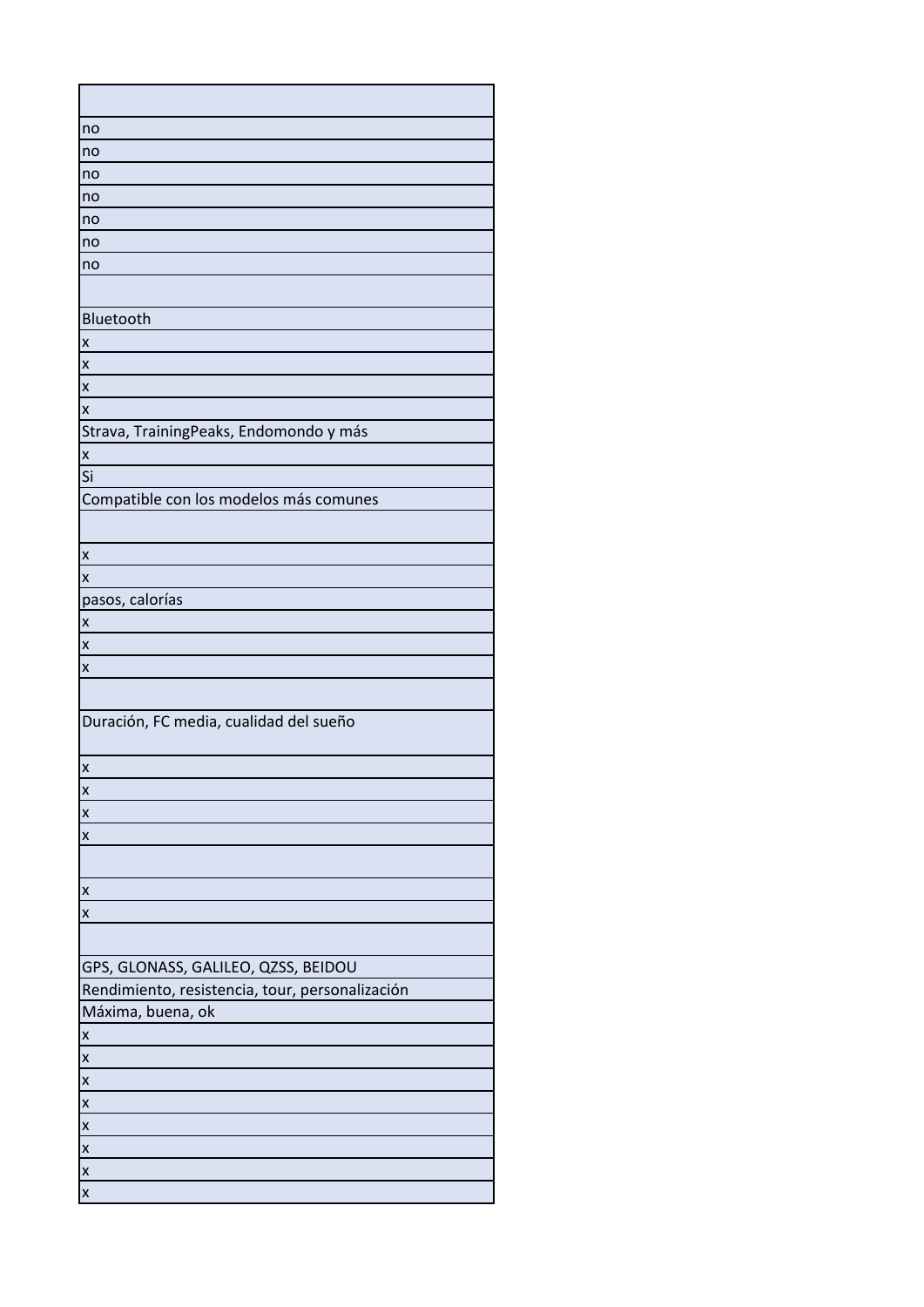| $\overline{\mathbf{x}}$ |
|-------------------------|
| $\mathbf{x}$            |
| $\overline{x}$          |
| $\overline{\mathbf{x}}$ |
| $\overline{\mathsf{x}}$ |
| $\overline{\mathbf{x}}$ |
|                         |
| n <u>o</u>              |
| $\mathsf{x}$            |
| no                      |
| no                      |
| no                      |
| $\mathsf{x}$            |
| $\mathsf{x}$            |
| no                      |
| 1 <sub>s</sub>          |
| 1 <sub>m</sub>          |
| -500 - 9999 m           |
|                         |
| $\mathsf{x}$            |
| no                      |
| no                      |
| no                      |
| no                      |
| no                      |
| no                      |
| no                      |
| $\mathsf{x}$            |
| <b>7ADO</b>             |

#### $ZADO$

| $\boldsymbol{\mathsf{X}}$  |  |
|----------------------------|--|
| $\pmb{\mathsf{x}}$         |  |
|                            |  |
| $\pmb{\mathsf{x}}$         |  |
| $\pmb{\mathsf{X}}$         |  |
|                            |  |
| $\pmb{\mathsf{x}}$         |  |
| cinturón de FC Bluetooth   |  |
| con el Suunto Smart Sensor |  |
| $\boldsymbol{\mathsf{x}}$  |  |
| con el Suunto Smart Sensor |  |
| $\pmb{\mathsf{X}}$         |  |
| $\pmb{\mathsf{x}}$         |  |
| $\pmb{\mathsf{x}}$         |  |
| $\boldsymbol{\mathsf{X}}$  |  |
| $\boldsymbol{\mathsf{X}}$  |  |
| $\boldsymbol{\mathsf{X}}$  |  |
| $\boldsymbol{\mathsf{X}}$  |  |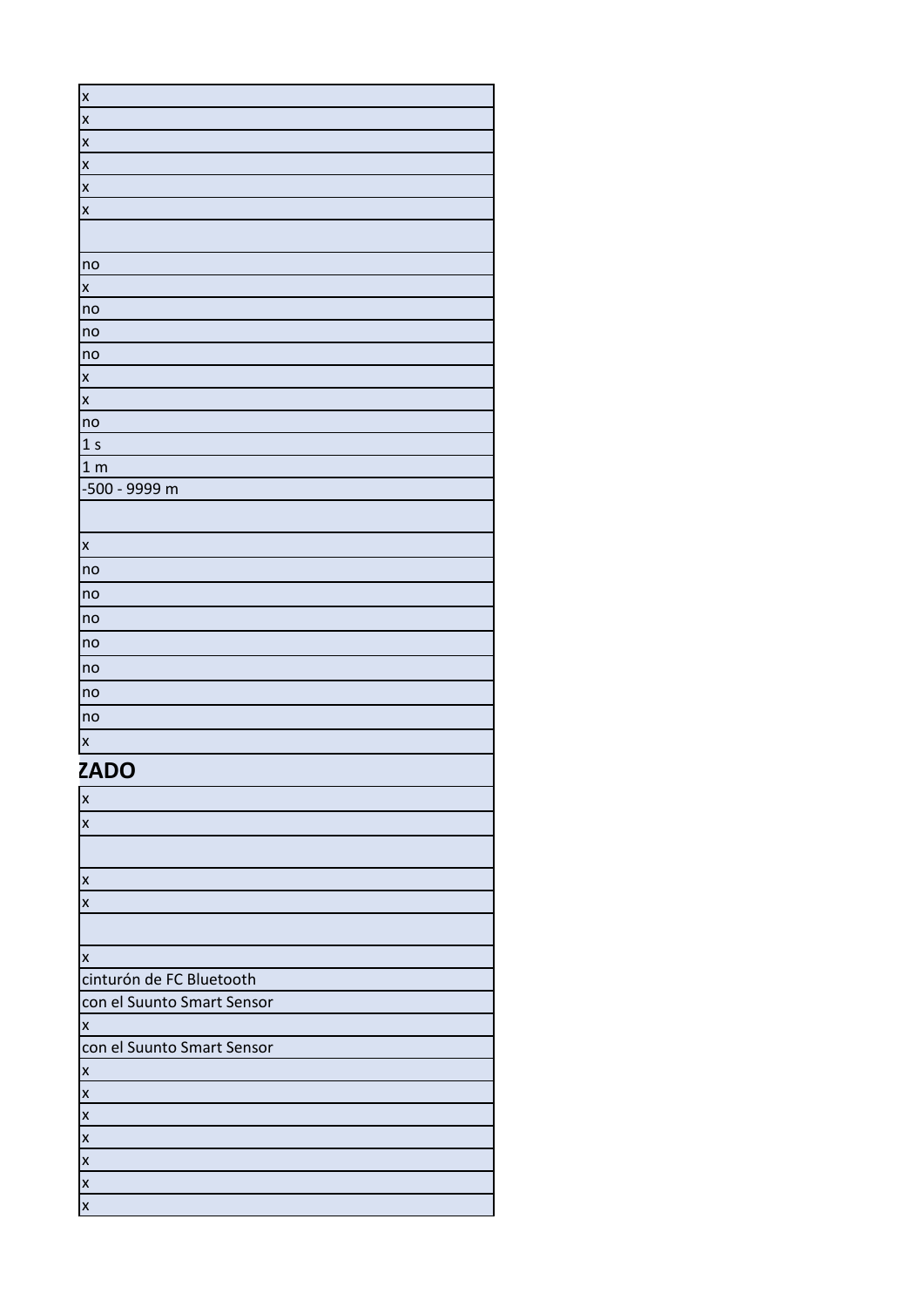| $\overline{\mathsf{x}}$    |
|----------------------------|
| $\mathsf{x}$               |
| $\overline{\mathsf{x}}$    |
| <b>Bluetooth Foot Pods</b> |
| $\mathsf{x}$               |
| $\overline{\mathbf{x}}$    |
| $\mathsf{x}$               |
|                            |
| $\mathsf{x}$               |
| $\mathsf{x}$               |
| $\mathsf{x}$               |
|                            |
| X                          |
| $\mathsf{x}$               |
| $\overline{\mathsf{x}}$    |
| $\overline{\mathbf{x}}$    |
|                            |
| $\mathsf{x}$               |
| $\mathsf{x}$               |
| $\mathsf{x}$               |
|                            |
| $\mathsf{x}$               |
| $\overline{\mathsf{x}}$    |
| $\overline{\mathsf{x}}$    |
| $\mathsf{x}$               |
| $\mathsf{x}$               |
| $\overline{\mathsf{x}}$    |
| $\overline{\mathbf{x}}$    |
| $\mathsf{x}$               |
|                            |
| $\mathsf{x}$               |
| $\mathsf{x}$               |
| <b>Bluetooth Bike Pods</b> |
| <b>Bluetooth Power Pod</b> |
| <b>Bluetooth Power Pod</b> |
| $\mathsf{x}$               |
| $\overline{\mathsf{x}}$    |
| $\boldsymbol{\mathsf{x}}$  |
|                            |
| $\pmb{\times}$             |
| $\mathsf{x}$               |
| no                         |
| $\overline{\mathsf{x}}$    |
| si                         |
| si                         |